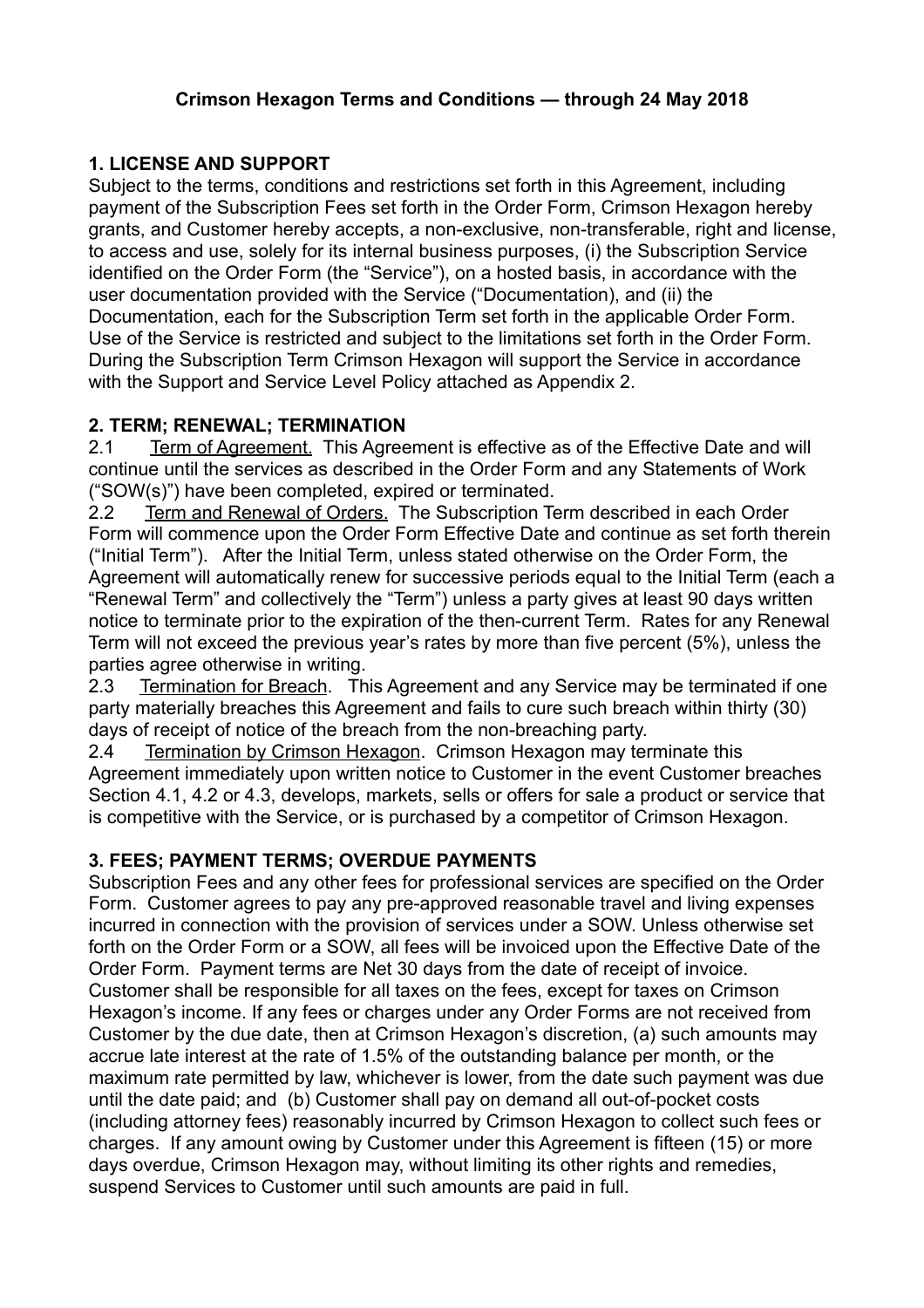## **4. RESTRICTIONS; PROPRIETARY RIGHTS; THIRD PARTY CONTENT**

4.1 Restrictions. Customer shall not: (i) decompile, disassemble, reverse engineer or attempt to reconstruct, identify or discover any source code, underlying ideas, user interface techniques or algorithms of the Service or disclose any of the foregoing: (ii) encumber, transfer, manufacture, distribute, sell, sublicense, assign, provide, lease, lend, use for timesharing or service bureau purposes, or otherwise use (except as expressly provided herein) the Service or Documentation; (iii) copy, modify, adapt, translate, incorporate into or with other software, or create a derivative work of any part of the Service or Documentation; (iv) circumvent, violate or exceed any user limits (in terms of quantities, named users or otherwise), timing, monitor or other use restrictions that are set forth in the Order Form or Documentation or that are built into the Service (v) use the Service for a purpose not intended by this Agreement or violate the license restrictions set forth in this Agreement, including without limitation the Order Form or (vi) use the Service in a manner that damages, disables, degrades the performance of or overburdens the Service for use by other customers of Crimson Hexagon.

4.2 Ownership. The Service is the proprietary intellectual property of Crimson Hexagon that contains trade secrets and is protected by copyright law. Subject to any license granted hereunder, Crimson Hexagon retains sole and exclusive ownership of all right, title, and interest in and to the Service and any other technology used to provide it. Any and all enhancements, modifications, corrections and derivative works that are made to the Service will be considered part of the Service for the purposes of this Agreement and will be owned by Crimson Hexagon. Crimson Hexagon shall own all rights, title and interest in any deliverables created by Crimson Hexagon under a SOW, but all such deliverables shall be licensed to Customer for use in connection with Customer's use of the Service hereunder.

4.3 Third Party Content. Crimson Hexagon licenses content ("Third Party Content") from various third party providers (Third Party Providers"). Customer agrees that it will not: (i) use any Third Party Content (in aggregate form or otherwise) in connection with any online advertising network, advertising exchange, or data broker, (ii) remove or alter any proprietary notices, copyright notices or marks from the Third Party Content or (iii) display any Third Party Content that may create a false or misleading impression as to the origin or value of such Third Party Content. In addition, Customer shall and shall require its users to, comply with the Twitter Terms of Service located at **<http://twitter.com/tos>**, the Twitter privacy policy located at **<http://twitter.com/privacy>**, and the Twitter Rules located at **<http://www.twitter.com/rules>**. Customer shall defend, indemnify and hold harmless Crimson Hexagon from any claims arising from Customer's use of the Third Party Content or breach by Customer of Third Party Provider terms of service, rules and policies. Crimson Hexagon may at its option immediately terminate Customer's access to and use of Third Party Content in the event of Customer's breach of this Agreement.

4.4 Customer Analysis. Subject to Crimson Hexagon's ownership of the Service and Third Party Providers' ownership of Third Party Content, Customer retains all rights, title and interest in Customer's own analysis of information and data generated from queries employed by Customer in its use of the Service.

4.5 Feedback. Crimson Hexagon may, without restriction, use, reproduce, copy, sell, license, distribute, publicly display or perform, incorporate into the Services, or otherwise exploit any suggestions, enhancement requests, recommendations or other feedback provided by Customer, relating to the operation of the Services.

4.6 Attribution. All digital or printed copies of reports, analyses, output, other materials or information generated or produced by the Service shall include the following attribution to Crimson Hexagon: "Source: Crimson Hexagon."

## **5. PUBLICITY**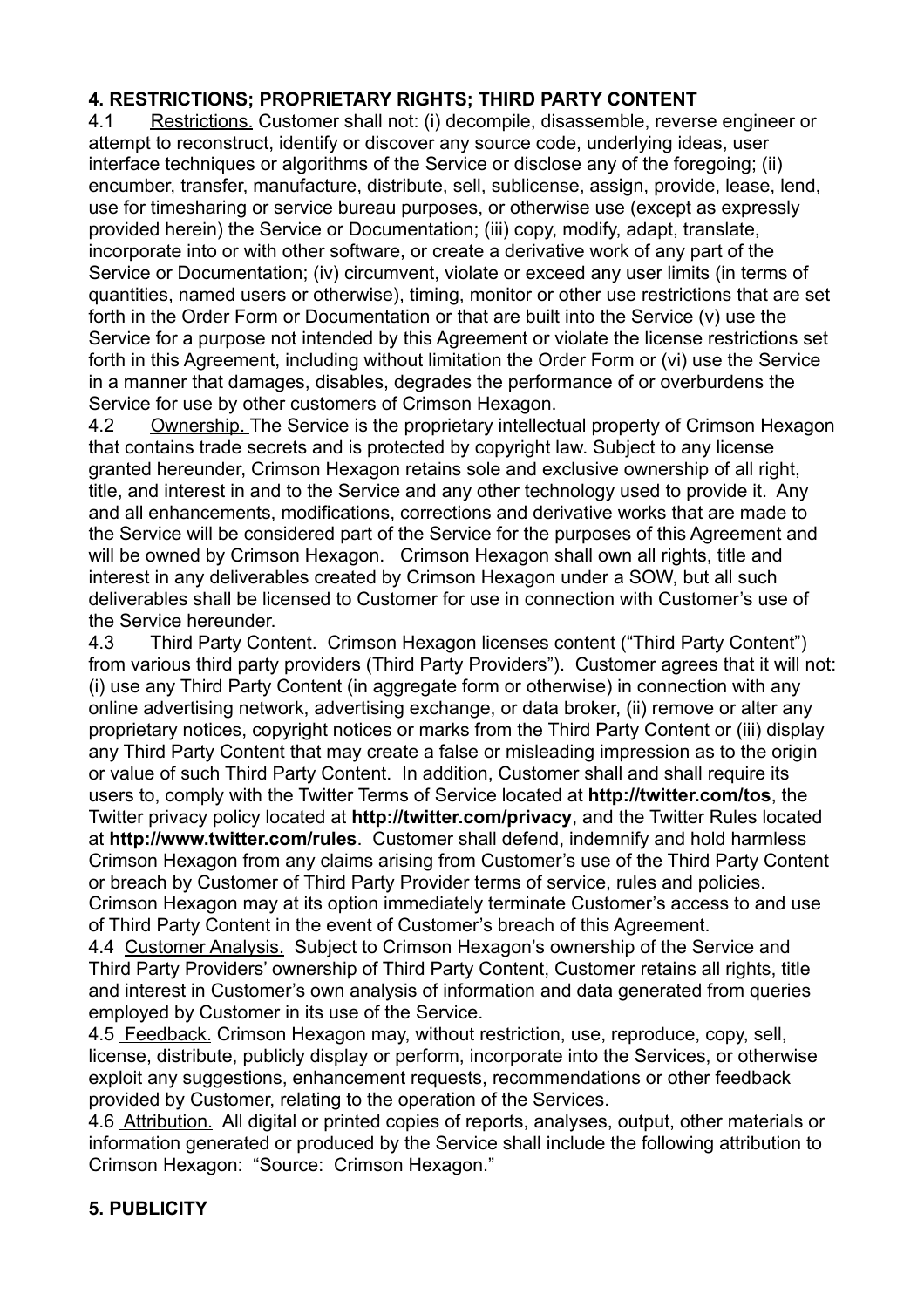Customer agrees to (a) participate in a press release following the execution of this Agreement naming Customer as a customer of Crimson Hexagon, as well as upon successful implementation, (b) allow its name to be used in sales materials and user literature, which references Crimson Hexagon's customers generally, and (c) the use of its name, without endorsement, in a listing of Crimson Hexagon's other customers. Customer shall also make reasonable efforts to, upon Crimson Hexagon's prior reasonable request, serve as a reference account and to participate in case studies and other promotional activity.

# **6. CONFIDENTIALITY**

Each party shall maintain as confidential and shall not disclose (except to its employees, accountants, attorneys, advisors, affiliates, outsourcers and third party service providers of recipient with a need to know in connection with recipient's performance under this Agreement, and who have been advised of the obligation of confidentiality hereunder), copy or use for purposes other than the performance of this Agreement, any information which relates to the other party's business affairs, trade secrets, technology, research, development, pricing or terms of this Agreement ("Confidential Information") and each party agrees to protect all received Confidential Information with the same degree of care that it would use with its own Confidential Information and to prevent unauthorized, negligent or inadvertent use, disclosure or publication thereof. Breach of this Section may cause irreparable harm and damage. Thus in addition to all other remedies available at law or in equity, the disclosing party shall have the right to seek equitable and injunctive relief, and to recover the amount of damages (including reasonable attorneys' fees and expenses) incurred in connection with such unauthorized use. The recipient shall be liable to the disclosing party for any use or disclosure in violation of this Section by recipient or its affiliates, employees, third party service providers or any other related party. Confidential Information shall not include information that (a) is already known prior to the disclosure by the owning party; (b) is or becomes publicly known through no breach of this Agreement; (c) is independently developed without the use of the other party's Confidential Information and evidence exists to substantiate such independent development; (d) information that is obtained from a third party, and that third party is not, in good faith belief to the recipient, under any legal obligation of confidentiality; or (e) the recipient receives written permission from the disclosing party for the right to disclose any Confidential Information.

# **7. WARRANTIES AND DISCLAIMERS**

7.1. Crimson Hexagon Warranties. Crimson Hexagon represents and warrants that (i) it has the legal power to enter into this Agreement; and (ii) during the Subscription Term for which payment was received by Crimson Hexagon, the functionality of the Service will not be materially decreased (other than temporary loss of functionality due to maintenance work), provided that Customer's exclusive remedy for a breach of such warranty shall be termination of this Agreement in accordance with Section 2.3.

7.2. Customer Warranties. Customer represents and warrants that (i) it has the legal power to enter into this Agreement; and (ii) it has the lawful right to store and transmit the Customer Data into the Subscription Service.

7.3. Disclaimers. EXCEPT AS EXPRESSLY PROVIDED HEREIN, NEITHER PARTY MAKES ANY WARRANTIES OF ANY KIND, WHETHER EXPRESS, IMPLIED, STATUTORY OR OTHERWISE, AND EACH PARTY SPECIFICALLY DISCLAIMS ALL IMPLIED WARRANTIES, INCLUDING ANY WARRANTIES OF MERCHANTABILITY, NONINFRINGEMENT OR FITNESS FOR A PARTICULAR PURPOSE, TO THE MAXIMUM EXTENT PERMITTED BY APPLICABLE LAW. FURTHER, CRIMSON HEXAGON MAKES NO WARRANTIES REGARDING ANY CONTENT OR DATA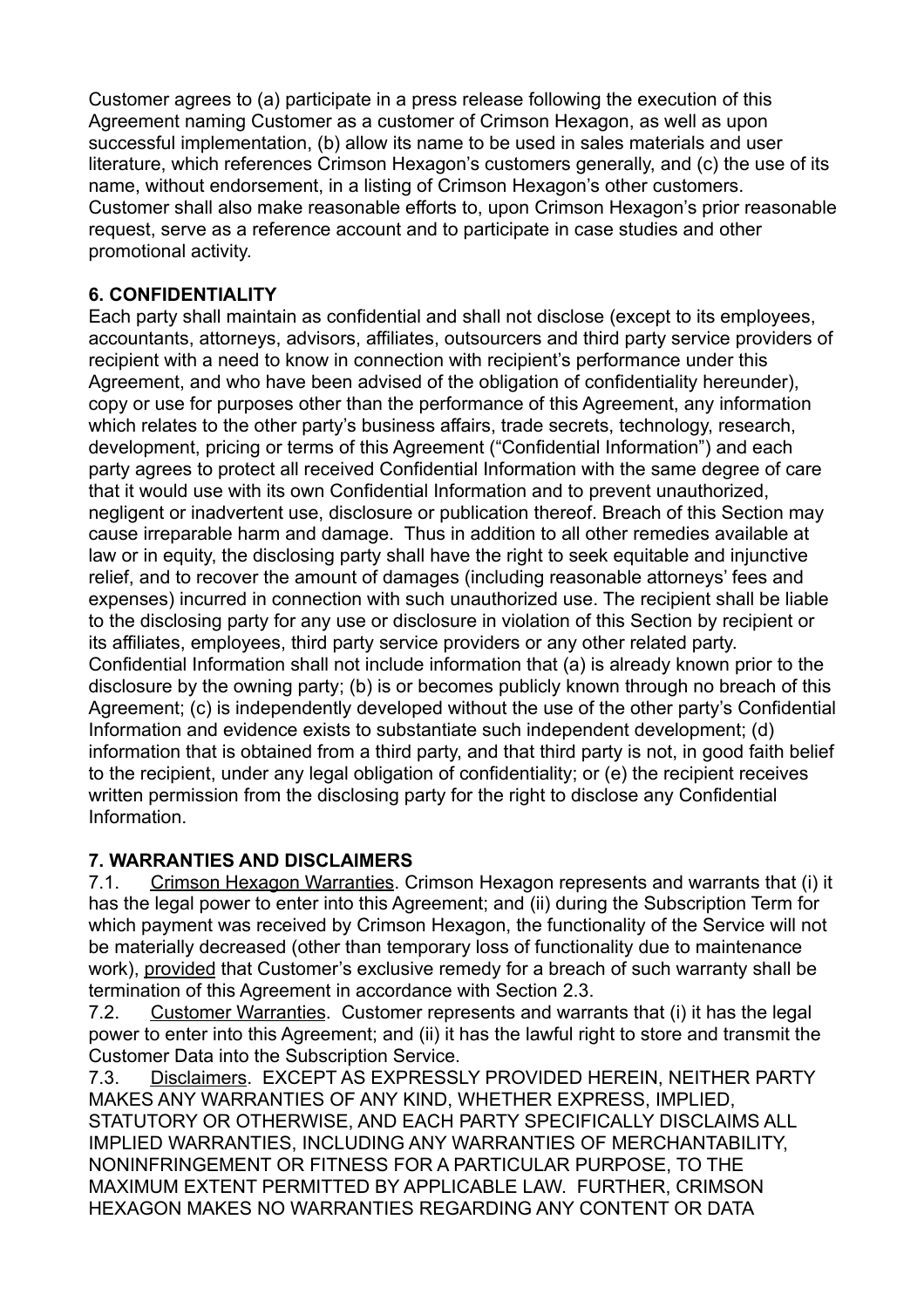PROVIDED BY CRIMSON OR THROUGH THE SERVICE, INCLUDING WITHOUT LIMITATION THE TYPE, QUANTITY OR QUALITY OF DATA OR CONTENT THAT WILL BE MADE AVAILABLE. CRIMSON HEXAGON CANNOT GUARANTEE THAT THE SERVICE WILL NOT CONTAIN OBJECTIONABLE CONTENT.

#### **8. LIMITATION OF LIABILITY**

THE CUMULATIVE LIABILITY OF CRIMSON HEXAGON TO CUSTOMER FOR ALL CLAIMS ARISING UNDER OR RELATED TO THIS AGREEMENT, WHETHER IN CONTRACT, TORT OR OTHERWISE, SHALL NOT EXCEED THE TOTAL AMOUNT OF FEES PAID TO CRIMSON HEXAGON UNDER THE APPLICABLE ORDER FORM WITHIN THE YEAR PRECEDING THE CLAIM. NOTWITHSTANDING THE FOREGOING, IN NO EVENT WILL CRIMSON HEXAGON OR ITS SUPPLIERS BE LIABLE TO CUSTOMER OR ANY OTHER PARTY FOR DAMAGES FOR LOSS OF DATA, LOST PROFITS, OR ANY INDIRECT, SPECIAL, INCIDENTAL OR CONSEQUENTIAL DAMAGES ARISING OUT OF THIS AGREEMENT, EVEN IF CRIMSON HEXAGON HAS BEEN ADVISED OF THE POSSIBILITY OF SUCH DAMAGES OR IS NEGLIGENT.

#### **9. INDEMNIFICATION**

If a third party claims that the Subscription Service infringes any U.S. patent, copyright, or trade secret, Crimson Hexagon will defend Customer against such claim at Crimson Hexagon's expense and pay all damages finally awarded through judgment or settlement, provided that Customer promptly notifies Crimson Hexagon in writing of the claim, allows Crimson Hexagon sole control of the defense and/or settlement, and cooperates with Crimson Hexagon in, the defense or settlement of such action. If such a claim is made or appears possible, Crimson Hexagon may, at its option, secure for Customer the right to continue to use the Subscription Service, modify or replace the Subscription Service so that it is non-infringing, or, if neither of the foregoing options is available in Crimson Hexagon's reasonable opinion, terminate this Agreement and refund to Customer any unamortized pre-paid fees for use of the Subscription Service. Crimson Hexagon shall have no liability or obligation hereunder with respect to any infringement claim if such infringement is caused by (i) compliance with Customer's instructions, designs, guidelines, plans or specifications; (ii) Customer's use of the Subscription Service other than as specified in the applicable Documentation; (iii) modification of the Subscription Service by any person other than as authorized in writing by Crimson Hexagon; or (iv) the combination, operation or use of the Subscription Service with other product(s) or services not supplied by Crimson Hexagon, where the Subscription Service would not by itself be infringing. THIS PARAGRAPH STATES CRIMSON HEXAGON'S ENTIRE OBLIGATION TO CUSTOMER WITH RESPECT TO ANY CLAIM OF INFRINGEMENT.

#### **10. GENERAL**

10.1 Entire Agreement. This Agreement is the complete and exclusive statement of the parties' agreement and supersedes all proposals or prior agreements, oral or written, and all other communications between the parties relating to the subject matter hereof. If these Terms and Conditions conflict with any of the terms or conditions of any Order Form or Statement of Work, then, unless otherwise provided herein, the terms and conditions of such Order Form or Statement of Work will control solely with respect to the Services covered by such Order Form or Statement of Work. Any purchase orders issued by Customer shall be deemed to be for Customer's convenience only and, notwithstanding acceptance of such orders by Crimson Hexagon, shall in no way change, override, or supplement this Agreement.

10.2 Waiver. Any waiver or modification of the provisions of this Agreement will be effective only if in writing and signed by the party against whom it is to be enforced. If any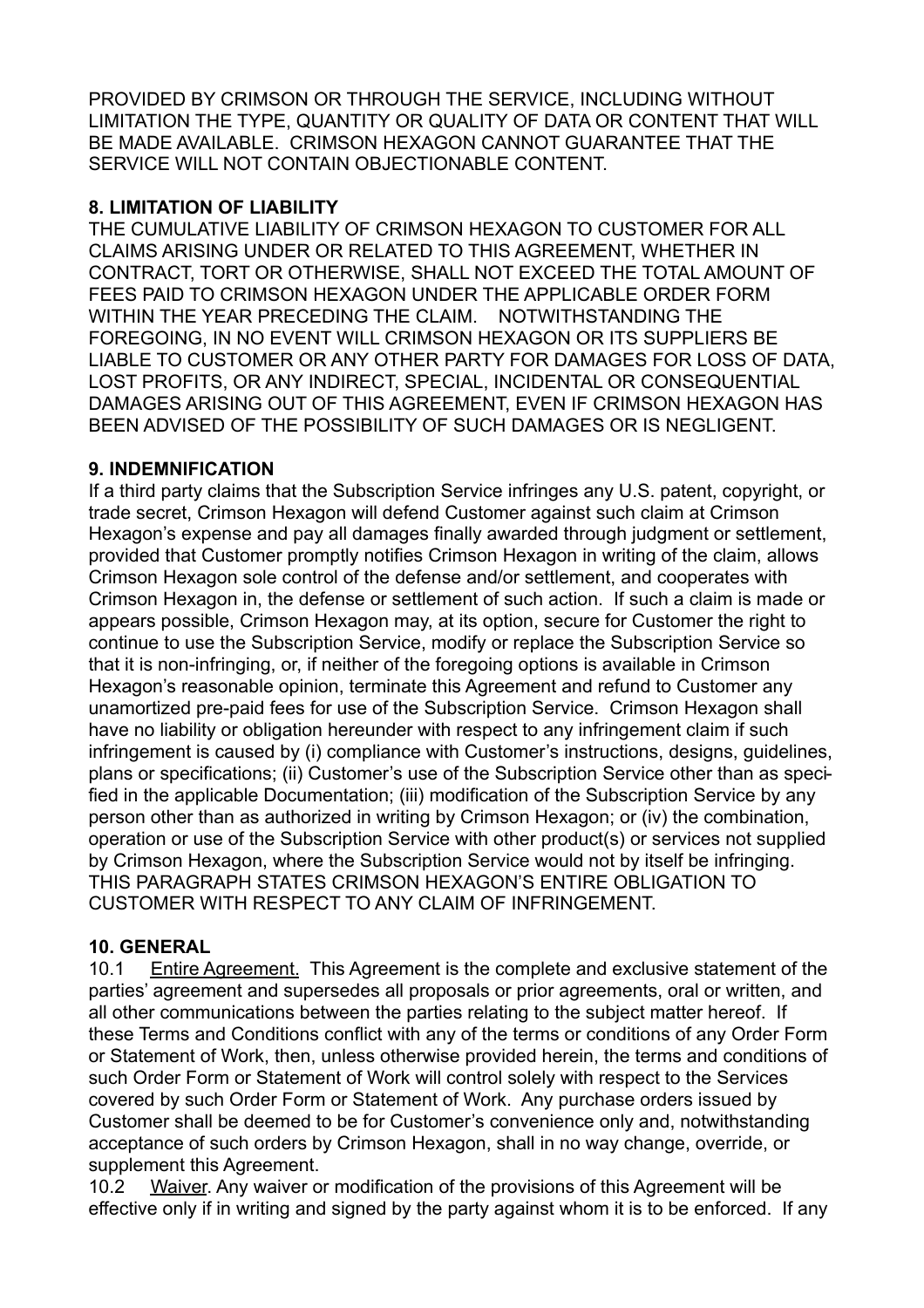provision of this Agreement is held invalid, illegal or unenforceable, the validity, legality and enforceability of the remaining provisions shall not in any way be affected or impaired thereby. A waiver of any provision, breach or default by either party or a party's delay exercising its rights shall not constitute a waiver of any other provision, breach or default.

10.3 Independent Contractor. Crimson Hexagon is an independent contractor and not an employee of Customer. At no time shall either party make any commitments or incur any charges or expenses for or in the name of the other party, or be considered the agent, partner, joint venturer, employer or employee of the other party.

10.4 Notices. All notices or other communications required to be given hereunder shall be in writing and delivered either by U.S. mail, certified, return receipt requested, postage prepaid; by overnight courier; or as otherwise requested by the receiving party, to the address first listed above. Notices shall be effective upon their receipt by the party to whom they are addressed.

10.5 Assignment. This Agreement may not be assigned by Customer without Crimson Hexagon's prior written consent; provided, however, that Customer may upon written notice to Crimson Hexagon assign this Agreement pursuant to a merger, acquisition or sale of Customer's business or assets provided the assignee is not a competitor of Crimson Hexagon.

10.6 Compliance with Laws. Each party will be responsible for compliance with all legal requirements related to its performance under this Agreement, including all applicable U.S. export laws and those laws related to the protection, privacy and disclosure of data and information.

10.7 Force Majeure. Neither party will be responsible for any failure to perform due to causes beyond its reasonable control, including, but not limited to, acts of God, terrorism, war, riot, embargoes, fire, floods, earthquakes, or strikes (each a "Force Majeure Event") provided that such party gives prompt written notice to the other party of the Force Majeure Event. The time for performance will be extended for a period equal to the duration of the Force Majeure Event.

10.8 Governing Law and Disputes. This Agreement and any dispute arising hereunder shall be governed by and interpreted and construed in accordance with the laws of the Commonwealth of Massachusetts, without regard to conflict of law principles, and shall be subject to the exclusive jurisdiction of the federal and state courts located in the Commonwealth of Massachusetts, and each party consents to the exclusive personal jurisdiction and venue of such courts.

10.9 Non-Solicitation. Neither party shall directly or indirectly solicit, employ or engage any employee of the other party with whom the non-employing party came into contact through the performance of this Agreement during the period such employee was engaged in the performance of this Agreement and for one (1) year after such engagement. If any court or other adjudicatory body determines that the foregoing provision is unenforceable because of its duration or scope, the court or adjudicatory body has the power to reduce the duration or scope of the provision, as the case may be, so that in its reduced form the provision is enforceable. Such power includes the authority to reform the provision by rewriting it, if required, so that it conforms to applicable law and carries out the parties' intentions under this Agreement.

10.10 Survival. The following provisions of this Agreement shall survive any termination or expiration hereof: Sections 3, 4 and 6 through 10.

#### **SUBSCRIPTION SUPPORT AND SERVICE LEVEL POLICY**

**1. Service Levels and Credit**. Crimson Hexagon's failure to make the Service Available at least 99.5% of the time in any calendar month during the Subscription Term, excluding scheduled maintenance windows, shall be deemed a service level default ("**Service Level**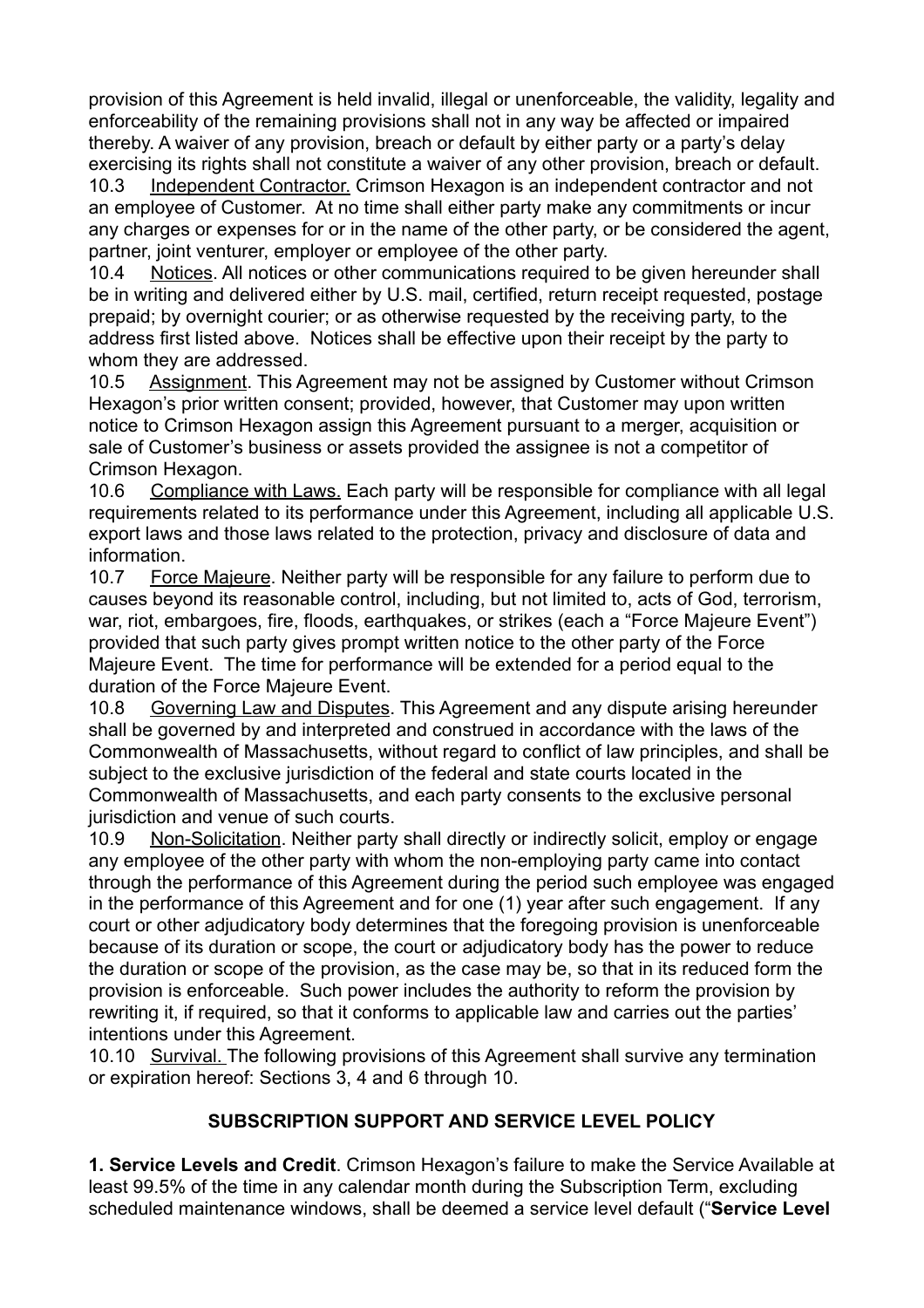**Default**"). For purposes of this SLA, "**Available**" means that Users are able to access and use the material features and functions of the Service.

In the event of a Service Level Default, Customer's exclusive remedies shall to receive a credit against Subscription fees paid or payable by Customer (a "**Service Level Credit**") and, in the event Customer is eligible for a 100% Service Level Credit during any calendar month during the Subscription Term, to terminate the Subscription. Service Level Credits are calculated as a percentage of the prorated monthly Subscription fee set forth in the applicable Order Form(s), as set forth below.

| Percentage of time in calendar month<br>(excluding scheduled maintenance<br>windows) during which Service is<br>Available | Percentage of prorated monthly<br>Subscription Fee constituting<br>Service Level Credit |
|---------------------------------------------------------------------------------------------------------------------------|-----------------------------------------------------------------------------------------|
| At least 99.50%                                                                                                           | 0%                                                                                      |
| 98.00 - 99.49%                                                                                                            | 10%                                                                                     |
| 95.00 - 97.99%                                                                                                            | 25%                                                                                     |
| 93.00 - 94.99%                                                                                                            | 50%                                                                                     |
| Less than 93%                                                                                                             | 100%                                                                                    |

A Service Level Credit shall not be payable unless Customer requests it within 30 days following the end of the calendar month in which the Service Level Default

occurred. Service Level Credits shall be applied against the next invoice, or if Customer has made final payment to Crimson Hexagon for the Subscription and no further invoices will be issued, Crimson Hexagon shall refund to Customer the applicable Service Level Credit within 30 days of Customer's request.

In the event Customer is eligible for a 100% Service Level Credit during any calendar month during the Subscription Term, Customer may terminate the Subscription without penalty upon written notice to Crimson Hexagon. In the event of such a termination by Customer, Crimson Hexagon shall refund to Customer any prepaid fees covering the remainder of the Subscription Term after the effective date of termination.

#### **2. Scheduled Maintenance and Notifications**

#### **Standard Maintenance Windows**

No more than eight hours per month, to take place during weekends or between 12:00 AM and 6:00 AM EST on weekdays.

#### **Notification of Scheduled Maintenance Downtime**

a. Crimson Hexagon will notify Customer of any scheduled maintenance downtime which will cause the total scheduled maintenance downtime for the month to exceed eight hours or which will occur outside the standard maintenance windows specified above. Except in cases of emergency, notification will be provided at least three business days prior to such downtime.

b.In cases of emergency, Crimson Hexagon will use commercially reasonable efforts to notify Customer of a planned downtime as soon as practicable.

#### **3. Reporting**

a.Crimson Hexagon shall, upon Customer's request from time to time, provide a written report regarding Crimson Hexagon's compliance with the performance requirements specified above. Crimson Hexagon shall also provide such other information with respect